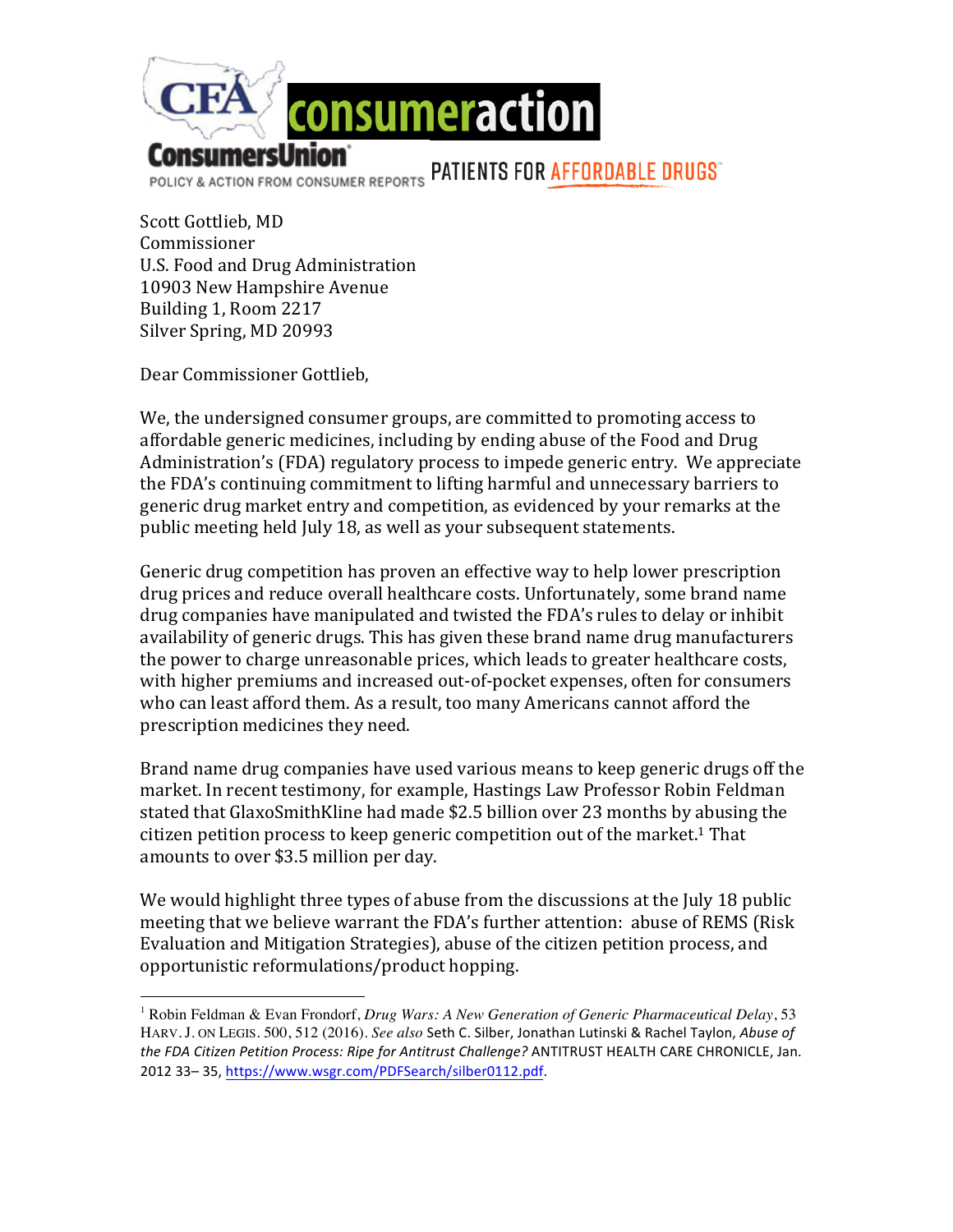**1) REMS abuse.** REMS programs have been an important regulatory mechanism for ensuring the safety of drugs that carry significant risks. However, some brand name companies have abused REMS requirements to stop generic competitors from obtaining samples for the necessary testing for FDA approval. Without these samples, generic companies cannot pursue abbreviated new drug applications (ANDAs). This practice, if it is allowed to continue, could raise prices on the 40% of new drug applications that are subject to REMS.<sup>2</sup>

Stopping REMS abuse will save significant money. For example, the CBO scored a proposed legislative solution – the Creating and Restoring Equivalent Access to Equal Samples (CREATES) Act – and found savings of \$3.3 billion for government program drug purchases alone. The CREATES Act is a bipartisan solution that allows manufacturers of generic drugs to bring actions in federal court for injunctive relief to obtain the samples they need. It also authorizes judges to award monetary damages to deter future delaying attempts, and gives the FDA more authority to approve alternative safety protocols for a generic when it is having difficulty getting cooperation from the brand name drug maker to develop a shared safety protocol.

We encourage the FDA to support the CREATES Act, but also to look for steps it can take now to address REMS abuse.

**2) Misuse of citizen petitions.** The citizen petition process was established so that the public can participate in the FDA process and register any genuine concerns about a drug product before it is approved. But some brand name companies have abused this process by filing frivolous petitions as "citizens" for the purpose of delaying a generic drug's approval. Competition can be blocked for several months while the FDA reviews the petition, and qualified generic drugs are kept off the market for no good reason.

A recent study by Rutgers Law Professor Michael Carrier and Oncologist Carl Minniti found that brand name drug companies file 92% of citizen petitions, and only 8% of those petitions are granted.<sup>3</sup> Moreover, 39% of the petitions are filed within six months of the patent's expiration date or the end of the FDA exclusivity period – suggesting that these petitions are being used as a delay tactic. Notably, the average number of citizen petitions being filed per year is increasing, while the success rate is decreasing.

Antitrust cases have also been filed against brand companies for misusing petitions; in one such case, the company, ViroPharma, submitted 43 filings with the FDA

 

<sup>&</sup>lt;sup>2</sup> Alex Brill, *Lost Prescription Drug Savings from Use of REMS Programs to Delay Generic Market Entry.* Matrix Global Advisors. July 2014,

http://www.gphaonline.org/media/cms/REMS\_Studyfinal\_July2014.pdf.

<sup>&</sup>lt;sup>3</sup> Michael A. Carrier & Carl J. Minniti, *Citizen Petitions: Long, Late-Filed, and At-Last Denied,* 66 Am. U. L. Rev. 305 (2016). Available at SSRN: https://ssrn.com/abstract=2832319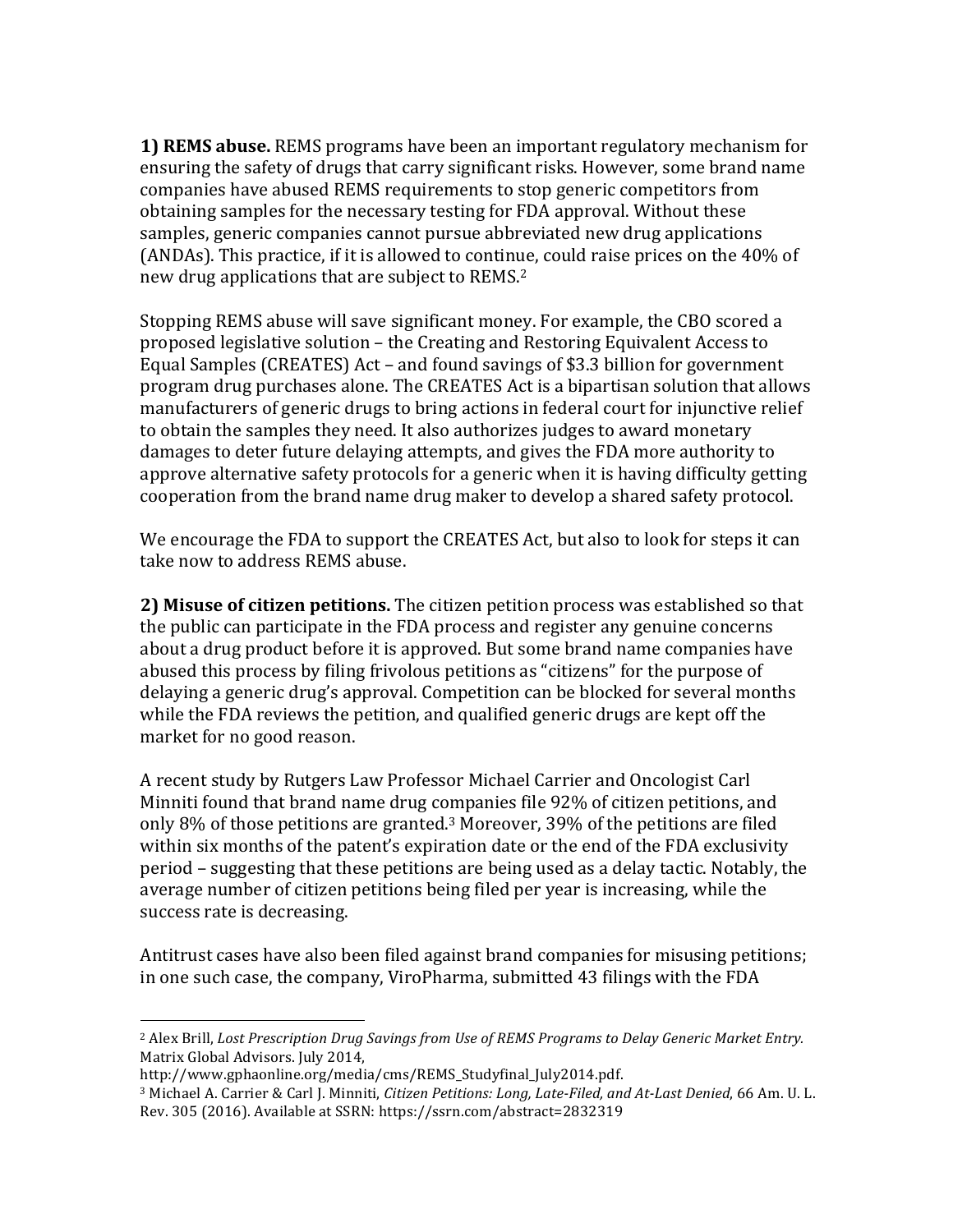between 2006 and 2012 and failed to provide any data to support its arguments.<sup>4</sup> This case alone has been estimated to have cost consumers hundreds of millions of dollars.<sup>5</sup> We urge the FDA to examine how future citizen petition abuses could be deterred, including by increasing the transparency of the citizen petition process, as many experts and market participants have proposed.<sup>6</sup>

**3) Product hopping.** The third type of abuse is the practice of opportunistic reformulations, or "product hopping." This involves a brand name company making very minor changes to a drug as the end of its patent life approaches, and forcing patients to switch to a new patented formulation before they are able to access lower-priced generics.<sup>7</sup> These changes have nothing to do with real innovation for the benefit of patients, and instead are used strategically to extend product patent life-cycles by evading state generic substitution laws. Product hopping impairs competition from new entry by generic drugs, and forces consumers to continue paying higher prices. This violates the spirit of the Hatch-Waxman Act, which was enacted to promote generic competition after giving the brand name drug maker a reasonable time to sell under a patent.

To give one example: the pharmaceutical company Actavis attempted to remove an older version of Namenda, a drug used to treat Alzheimer's disease, whose patent was expiring, from the market and replace it with a supposedly improved version that was patented until 2029. The only change was that this "new and improved" version was to be taken once per day instead of twice per day; and it would have led to consumers paying \$300 million more in costs, employers and insurers paying an additional \$1.4 billion, and Medicare and related programs would have paid an additional \$6 billion or more.<sup>8</sup> Fortunately, an injunction prevented Actavis from removing the older drug from market.<sup>9</sup>

While product hopping is primarily enabled by state substitution laws that require exact substitutions, we urge the FDA to also consider ways to help curb this problem. As a start, for example, the FDA could compile data on drug modifications, including the nature of the modification and how close to patent expiration it occurs. The FDA

 

<sup>&</sup>lt;sup>4</sup> Press Release, *FTC Charges That Shire ViroPharma Inc. Abused Government Processes Through Serial, Sham* Petitioning to Delay Generics and Maintain its Monopoly over Vancocin HCl Capsules, available at https://www.ftc.gov/news-events/press-releases/2017/02/ftc-charges-shire-viropharma-incabused-government-processes.

<sup>5</sup> *Id.*

<sup>&</sup>lt;sup>6</sup> *E.g.*, Robin Feldman, Evan Frondorf, Andrew K. Cordova, & Connie Wang, *Empirical Evidence of Drug Pricing Games - A Citizen's Pathway Gone Astray*, 20 Stan. Tech. L. Rev. 39, 89-91 (2017).

<sup>7</sup> This strategy can also be used when a drug is off-patent, as in the case of the antibiotic Doryx. See Mylan Pharmaceuticals v. Warner/Chilcott, 838 F. 3d 421 (3d Cir. 2016). This means the strategy could be used by a generic company, although it would require a specific set of market circumstances. <sup>8</sup> Gregory H. Jones, Michael A. Carrier, Richard T. Silver, and Hagop Kantarjian, *Strategies that delay or prevent the timely availability of affordable generic drugs in the United States.* PMC. US National Library of Medicine, National Institutes of Health. 2016 Mar 17; 127 (11): 1398-1402, https://www.ncbi.nlm.nih.gov/pmc/articles/PMC4915805/.

<sup>&</sup>lt;sup>9</sup> New York ex rel. Schneiderman v. Actavis plc, 787 F. 3d 638 (2d Cir. 2015).